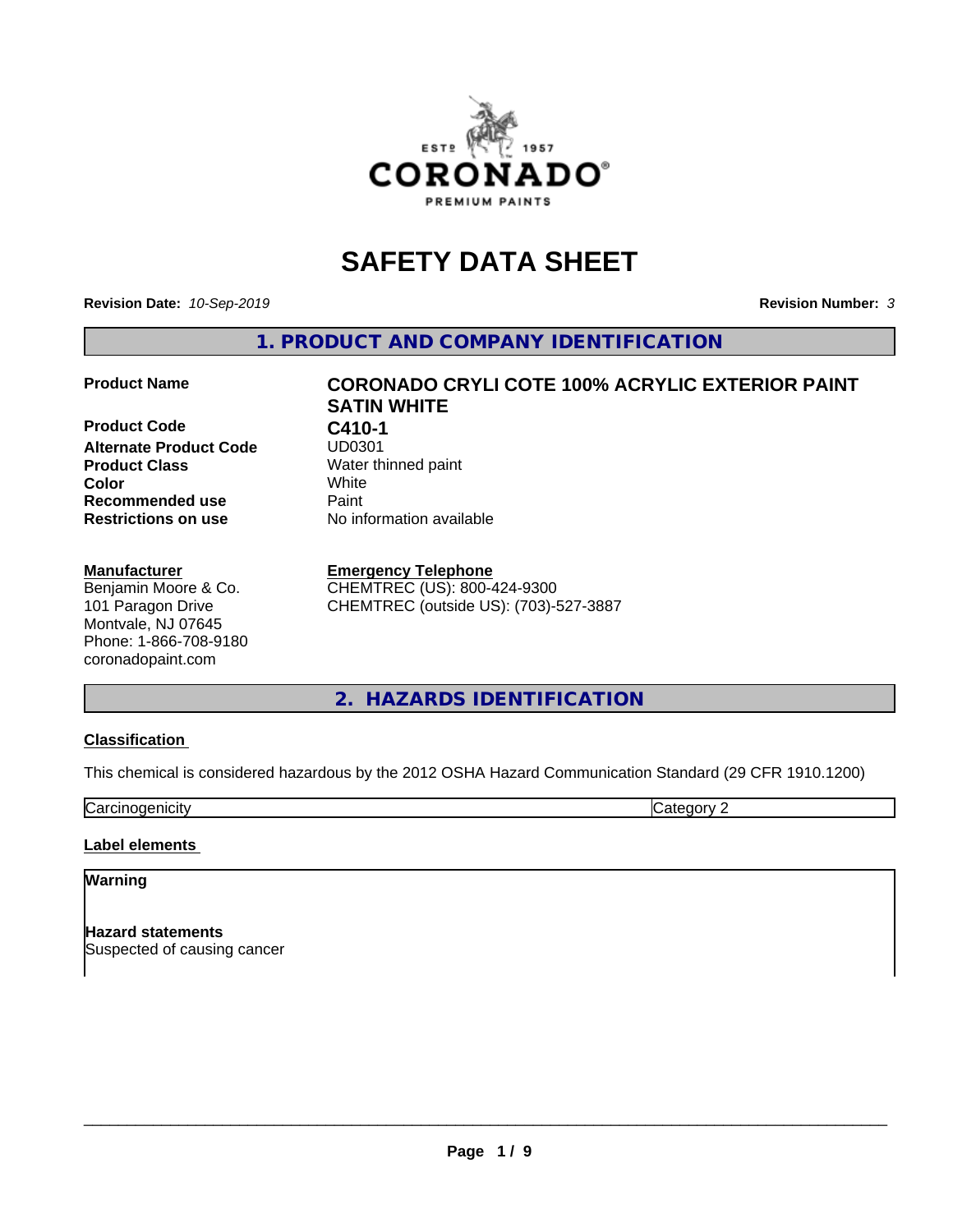

**Appearance** liquid

**Odor** little or no odor

#### **Precautionary Statements - Prevention**

Obtain special instructions before use Do not handle until all safety precautions have been read and understood Use personal protective equipment as required

#### **Precautionary Statements - Response**

IF exposed or concerned: Get medical advice/attention

#### **Precautionary Statements - Storage**

Store locked up

#### **Precautionary Statements - Disposal**

Dispose of contents/container to an approved waste disposal plant

#### **Hazards not otherwise classified (HNOC)**

Not applicable

#### **Other information**

No information available

# **3. COMPOSITION INFORMATION ON COMPONENTS**

| <b>Chemical name</b>                       | CAS No.    | Weight-%    |
|--------------------------------------------|------------|-------------|
| Titanium dioxide                           | 13463-67-7 | $10 - 15$   |
| Kaolin                                     | 1332-58-7  | $5 - 10$    |
| Nepheline svenite                          | 37244-96-5 | $5 - 10$    |
| Zinc oxide                                 | 1314-13-2  | - 5         |
| Sodium C14-C16 olefin sulfonate            | 68439-57-6 | $0.1 - 0.5$ |
| Urea, N-(3,4-dichlorophenyl)-N,N-dimethyl- | 330-54-1   | $0.1 - 0.5$ |

# **4. FIRST AID MEASURES**

| <b>General Advice</b> | No hazards which require special first aid measures.                                                     |
|-----------------------|----------------------------------------------------------------------------------------------------------|
| <b>Eye Contact</b>    | Rinse thoroughly with plenty of water for at least 15 minutes and consult a<br>physician.                |
| <b>Skin Contact</b>   | Wash off immediately with soap and plenty of water while removing all<br>contaminated clothes and shoes. |
| <b>Inhalation</b>     | Move to fresh air. If symptoms persist, call a physician.                                                |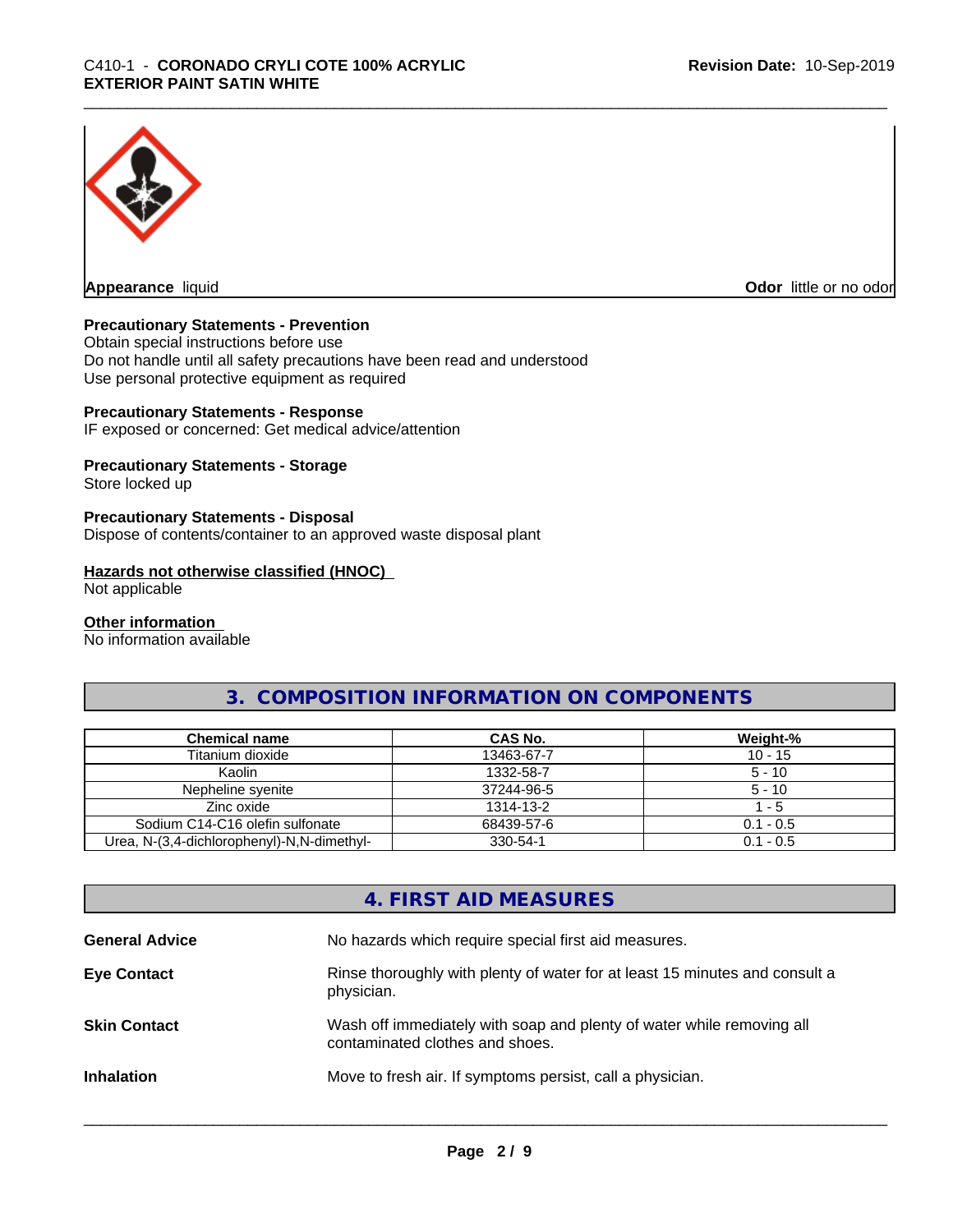| Ingestion                                        |                                                               | if necessary.                                         | Clean mouth with water and afterwards drink plenty of water. Consult a physician                                                             |                                |  |
|--------------------------------------------------|---------------------------------------------------------------|-------------------------------------------------------|----------------------------------------------------------------------------------------------------------------------------------------------|--------------------------------|--|
| <b>Most Important</b><br><b>Symptoms/Effects</b> |                                                               | None known.                                           |                                                                                                                                              |                                |  |
| <b>Notes To Physician</b>                        |                                                               | Treat symptomatically.                                |                                                                                                                                              |                                |  |
|                                                  |                                                               |                                                       | 5. FIRE-FIGHTING MEASURES                                                                                                                    |                                |  |
|                                                  | <b>Suitable Extinguishing Media</b>                           |                                                       | Use extinguishing measures that are appropriate to local<br>circumstances and the surrounding environment.                                   |                                |  |
|                                                  |                                                               | Protective equipment and precautions for firefighters | As in any fire, wear self-contained breathing apparatus<br>pressure-demand, MSHA/NIOSH (approved or equivalent)<br>and full protective gear. |                                |  |
|                                                  | <b>Specific Hazards Arising From The Chemical</b>             |                                                       | Closed containers may rupture if exposed to fire or<br>extreme heat.                                                                         |                                |  |
|                                                  | <b>Sensitivity to mechanical impact</b>                       |                                                       | No                                                                                                                                           |                                |  |
|                                                  | <b>Sensitivity to static discharge</b>                        |                                                       | No                                                                                                                                           |                                |  |
| <b>Flash Point Data</b><br><b>Method</b>         | Flash point (°F)<br>Flash Point (°C)                          |                                                       | Not applicable<br>Not applicable<br>Not applicable                                                                                           |                                |  |
|                                                  | <b>Flammability Limits In Air</b>                             |                                                       |                                                                                                                                              |                                |  |
|                                                  | Lower flammability limit:<br><b>Upper flammability limit:</b> |                                                       | Not applicable<br>Not applicable                                                                                                             |                                |  |
| <b>NFPA</b>                                      | Health: 1                                                     | Flammability: 0                                       | Instability: 0                                                                                                                               | <b>Special: Not Applicable</b> |  |
| <b>NFPA Legend</b>                               |                                                               |                                                       |                                                                                                                                              |                                |  |

# 0 - Not Hazardous

- 
- 1 Slightly
- 2 Moderate
- 3 High
- 4 Severe

*The ratings assigned are only suggested ratings, the contractor/employer has ultimate responsibilities for NFPA ratings where this system is used.*

*Additional information regarding the NFPA rating system is available from the National Fire Protection Agency (NFPA) at www.nfpa.org.*

# **6. ACCIDENTAL RELEASE MEASURES Personal Precautions** Avoid contact with skin, eyes and clothing. Ensure adequate ventilation. **Other Information** Prevent further leakage or spillage if safe to do so.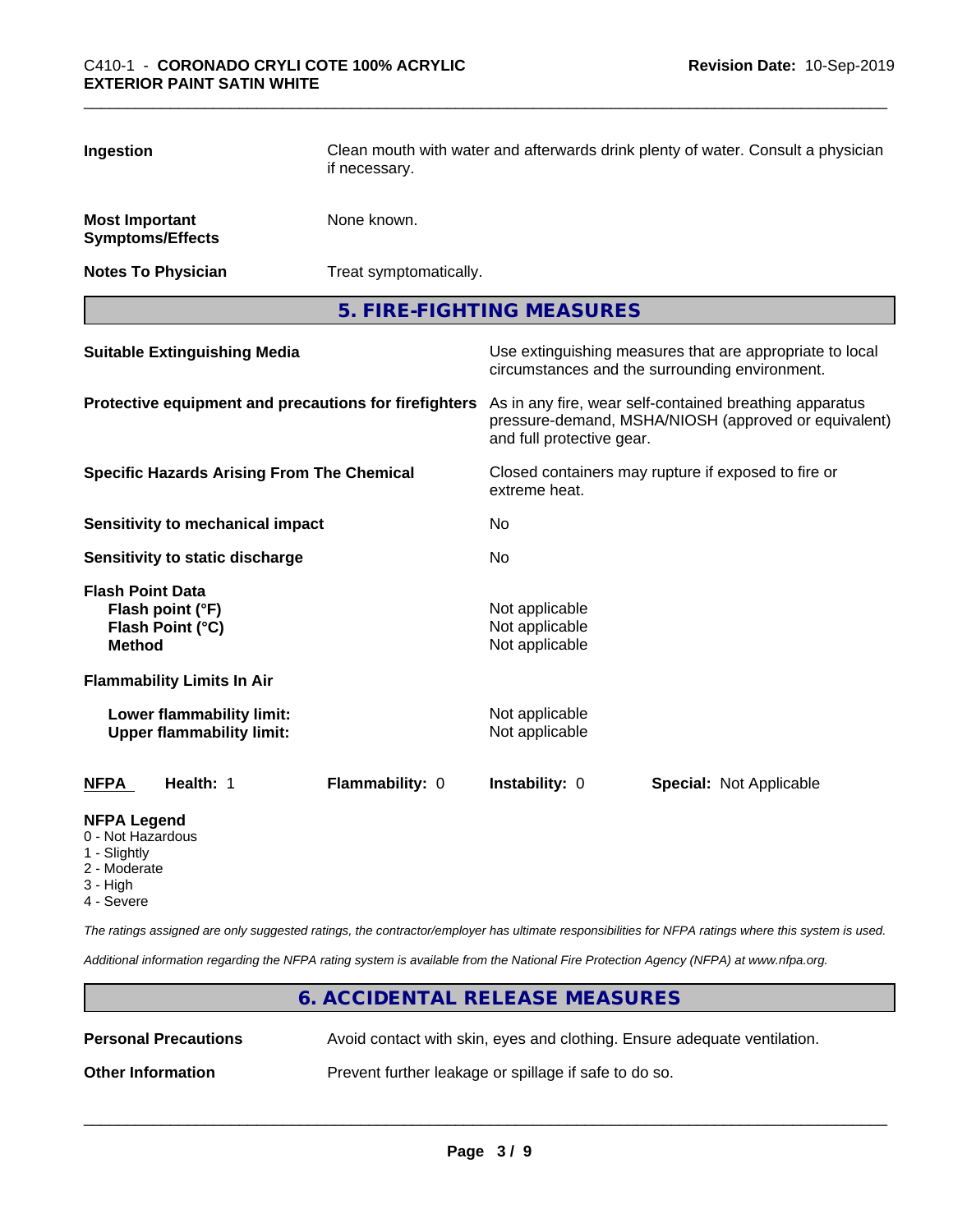| <b>Environmental precautions</b> | See Section 12 for additional Ecological Information.                                                                                                                            |
|----------------------------------|----------------------------------------------------------------------------------------------------------------------------------------------------------------------------------|
| <b>Methods for Cleaning Up</b>   | Soak up with inert absorbent material. Sweep up and shovel into suitable<br>containers for disposal.                                                                             |
|                                  | 7. HANDLING AND STORAGE                                                                                                                                                          |
| <b>Handling</b>                  | Avoid contact with skin, eyes and clothing. Avoid breathing vapors, spray mists or<br>sanding dust. In case of insufficient ventilation, wear suitable respiratory<br>equipment. |
| <b>Storage</b>                   | Keep container tightly closed. Keep out of the reach of children.                                                                                                                |
| <b>Incompatible Materials</b>    | No information available                                                                                                                                                         |
|                                  |                                                                                                                                                                                  |

# **8. EXPOSURE CONTROLS/PERSONAL PROTECTION**

#### **Exposure Limits**

| <b>Chemical name</b>                       | <b>ACGIH TLV</b>          | <b>OSHA PEL</b>            |
|--------------------------------------------|---------------------------|----------------------------|
| Titanium dioxide                           | 10 mg/m $3$ - TWA         | 15 mg/m $3$ - TWA          |
| Kaolin                                     | 2 mg/m <sup>3</sup> - TWA | 15 mg/m <sup>3</sup> - TWA |
|                                            |                           | $5 \text{ mg/m}^3$ - TWA   |
| Zinc oxide                                 | 2 mg/m <sup>3</sup> - TWA | 5 mg/m <sup>3</sup> - TWA  |
|                                            | 10 mg/m $3$ - STEL        | $15 \text{ mg/m}^3$ - TWA  |
| Urea, N-(3,4-dichlorophenyl)-N,N-dimethyl- | 10 mg/m $3$ - TWA         | N/E                        |

#### **Legend**

ACGIH - American Conference of Governmental Industrial Hygienists Exposure Limits OSHA - Occupational Safety & Health Administration Exposure Limits N/E - Not Established

| <b>Engineering Measures</b> | Ensure adequate ventilation, especially in confined areas. |  |
|-----------------------------|------------------------------------------------------------|--|
|-----------------------------|------------------------------------------------------------|--|

#### **Personal Protective Equipment**

| <b>Eye/Face Protection</b>    | Safety glasses with side-shields.                                        |
|-------------------------------|--------------------------------------------------------------------------|
| <b>Skin Protection</b>        | Protective gloves and impervious clothing.                               |
| <b>Respiratory Protection</b> | In case of insufficient ventilation wear suitable respiratory equipment. |
| .                             |                                                                          |

**Hygiene Measures** Avoid contact with skin, eyes and clothing. Remove and wash contaminated clothing before re-use. Wash thoroughly after handling.

### **9. PHYSICAL AND CHEMICAL PROPERTIES**

**Appearance** liquid **Odor Density (lbs/gal)** 10.6 - 11.0<br> **Specific Gravity** 1.28 - 1.32 **Specific Gravity** 

little or no odor **Odor Threshold** No information available **pH pH**  $\blacksquare$ **Viscosity (cps)** <br> **Viscosity (cps)** <br> **Solubility(ies)** <br> **Solubility(ies)** <br> **No** information available **Solubility(ies)** No information available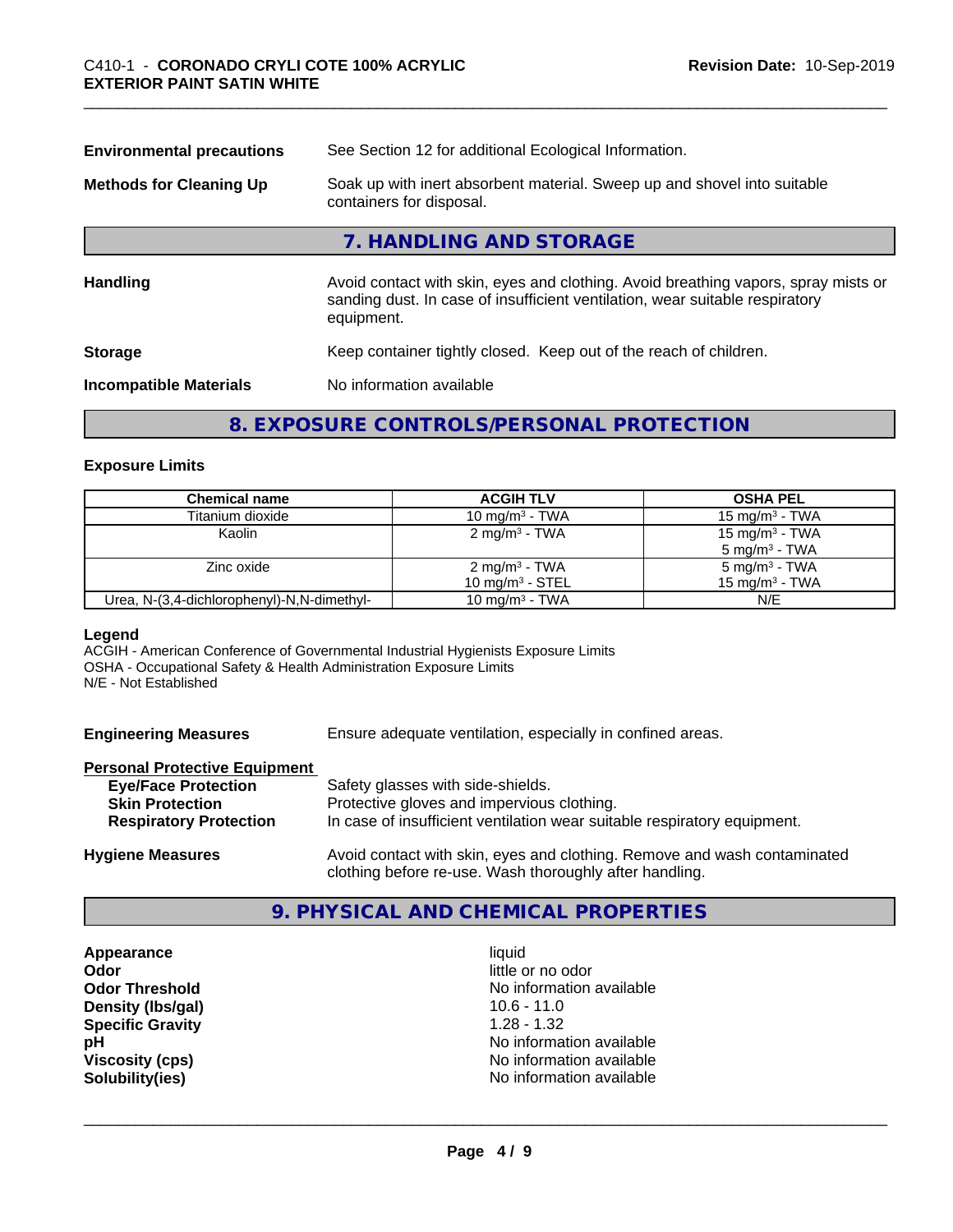**Water solubility**<br> **Evaporation Rate**<br> **Evaporation Rate**<br> **Evaporation Rate Evaporation Rate Evaporation Rate** No information available<br> **Vapor pressure** No information available **Vapor density**<br> **We Solids**<br>
We Solid With the Solid Solid Solid Solid Solid Solid Solid Solid Solid Solid Solid Solid Solid Solid Solid Solid Solid Solid Solid Solid Solid Solid Solid Solid Solid Solid Solid Solid Solid **Wt. % Solids** 50 - 60<br> **Vol. % Solids** 35 - 45 **Vol. % Solids Wt. % Volatiles** 40 - 50 **Vol. % Volatiles** 55 - 65 **VOC Regulatory Limit (g/L)** < 50 **Boiling Point (°F)** 212 **Boiling Point (°C)** 100 **Freezing point (°F)** 32 **Freezing Point (°C)** 0<br> **Flash point (°F)** 0<br>
Not applicable **Flash point (°F)** Not applicable **Flash Point (°C) Method**<br> **Flammability (solid, gas)**<br> **Example 2018** Not applicable **Flammability** (solid, gas) **Upper flammability limit:** Not applicable **Lower flammability limit:**<br> **Autoignition Temperature (°F)** Not applicable Not applicable **Autoignition Temperature (°F) Autoignition Temperature (°C)** No information available **Decomposition Temperature (°F)** No information available **Decomposition Temperature (°C)** No information available **Partition coefficient** No information available

**No information available** 

# **10. STABILITY AND REACTIVITY**

| <b>Reactivity</b>                       | Not Applicable                           |
|-----------------------------------------|------------------------------------------|
| <b>Chemical Stability</b>               | Stable under normal conditions.          |
| <b>Conditions to avoid</b>              | Prevent from freezing.                   |
| <b>Incompatible Materials</b>           | No materials to be especially mentioned. |
| <b>Hazardous Decomposition Products</b> | None under normal use.                   |
| Possibility of hazardous reactions      | None under normal conditions of use.     |

# **11. TOXICOLOGICAL INFORMATION**

#### **Product Information**

#### **Information on likely routes of exposure**

**Principal Routes of Exposure** Eye contact, skin contact and inhalation.

**Acute Toxicity** 

**Product Information** No information available

#### **Symptoms related to the physical,chemical and toxicological characteristics**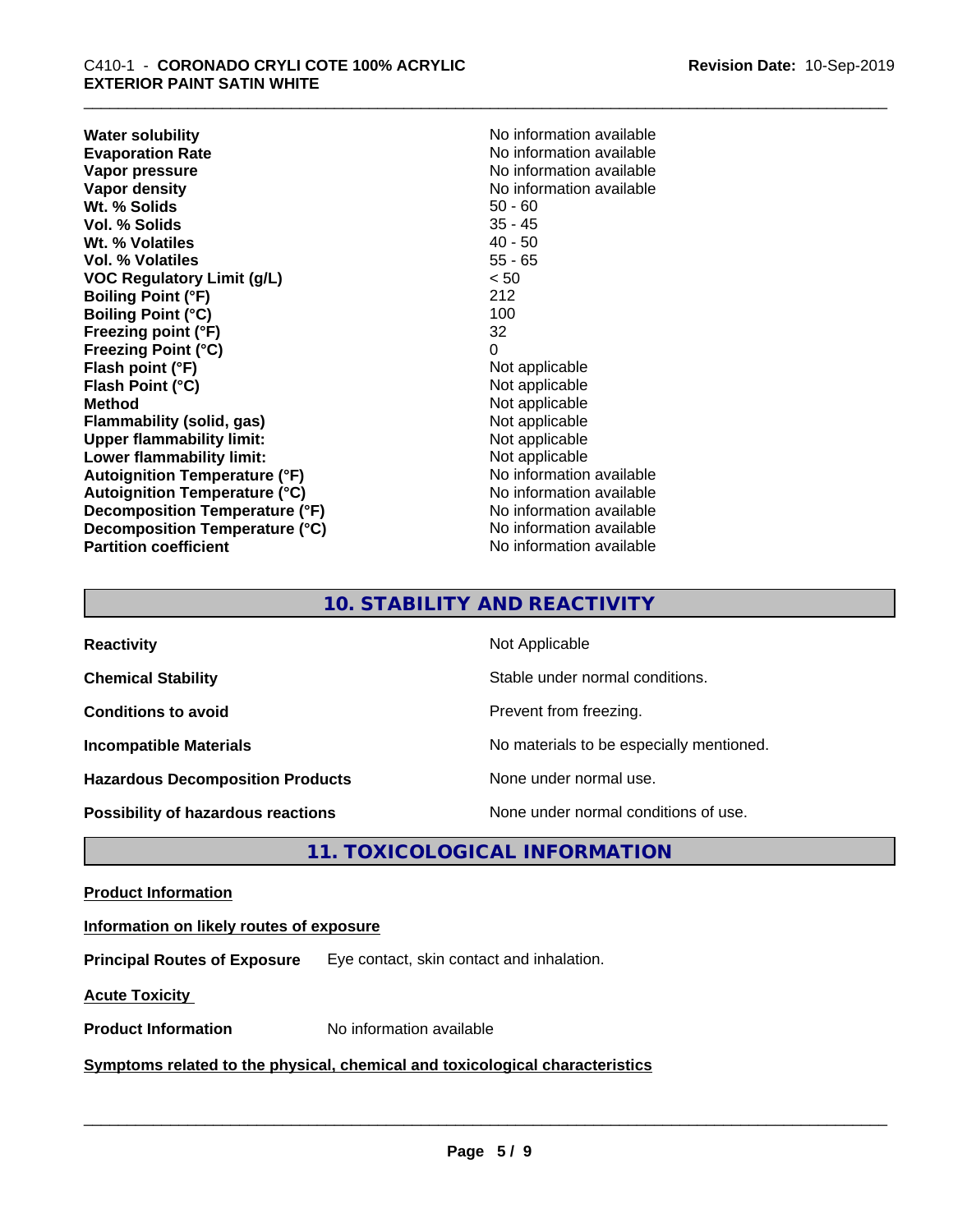**Symptoms** No information available

#### **Delayed and immediate effects as well as chronic effects from short and long-term exposure**

| Eye contact                     | May cause slight irritation.                                                      |
|---------------------------------|-----------------------------------------------------------------------------------|
| <b>Skin contact</b>             | Substance may cause slight skin irritation. Prolonged or repeated contact may dry |
|                                 | skin and cause irritation.                                                        |
| <b>Inhalation</b>               | May cause irritation of respiratory tract.                                        |
| Ingestion                       | Ingestion may cause gastrointestinal irritation, nausea, vomiting and diarrhea.   |
| <b>Sensitization</b>            | No information available                                                          |
| <b>Neurological Effects</b>     | No information available.                                                         |
| <b>Mutagenic Effects</b>        | No information available.                                                         |
| <b>Reproductive Effects</b>     | No information available.                                                         |
| <b>Developmental Effects</b>    | No information available.                                                         |
| Target organ effects            | No information available.                                                         |
| <b>STOT - single exposure</b>   | No information available.                                                         |
| <b>STOT - repeated exposure</b> | No information available.                                                         |
| Other adverse effects           | No information available.                                                         |
| <b>Aspiration Hazard</b>        | No information available                                                          |

#### **Numerical measures of toxicity**

#### **The following values are calculated based on chapter 3.1 of the GHS document**

#### **ATEmix (oral)** 55306 mg/kg

#### **Component Information**

| Chemical name                            | Oral LD50             | Dermal LD50                                                           | Inhalation LC50      |
|------------------------------------------|-----------------------|-----------------------------------------------------------------------|----------------------|
| Titanium dioxide                         | $> 10000$ mg/kg (Rat) |                                                                       |                      |
| 13463-67-7                               |                       |                                                                       |                      |
| Zinc oxide                               | $>$ 5000 mg/kg (Rat)  |                                                                       |                      |
| 1314-13-2                                |                       |                                                                       |                      |
| Sodium C14-C16 olefin sulfonate          | $= 2310$ mg/kg (Rat)  | $= 6300$ mg/kg (Rabbit)                                               |                      |
| 68439-57-6                               |                       |                                                                       |                      |
| Urea.                                    |                       | $= 4990$ mg/kg (Rat) = 1017 mg/kg $> 2000$ mg/kg (Rat) > 5 g/kg (Rat) | $> 0.265$ mg/L (Rat) |
| $[N-(3,4-dichloropheny) - N,N-dimethyl]$ | (Rat)                 |                                                                       |                      |
|                                          |                       |                                                                       |                      |
| 330-54-1                                 |                       |                                                                       |                      |

#### **Carcinogenicity**

*The information below indicateswhether each agency has listed any ingredient as a carcinogen:.*

| Chemical<br>name                                                                                                                                | <b>IARC</b>               | <b>NTP</b> | <b>OSHA</b> |
|-------------------------------------------------------------------------------------------------------------------------------------------------|---------------------------|------------|-------------|
|                                                                                                                                                 | .<br>2B<br>Possible Human |            | Listed      |
| <b>The Contract of the Contract of the Contract of the Contract of the Contract of the Contract of the Contract o</b><br>m dioxide<br>l itanıum | Carcinoɑen                |            |             |

• Although IARC has classified titanium dioxide as possibly carcinogenic to humans (2B), their summary concludes: "No significant exposure to titanium dioxide is thought to occur during the use of products in which titanium dioxide is bound to other materials, such as paint."

#### **Legend**

IARC - International Agency for Research on Cancer NTP - National Toxicity Program OSHA - Occupational Safety & Health Administration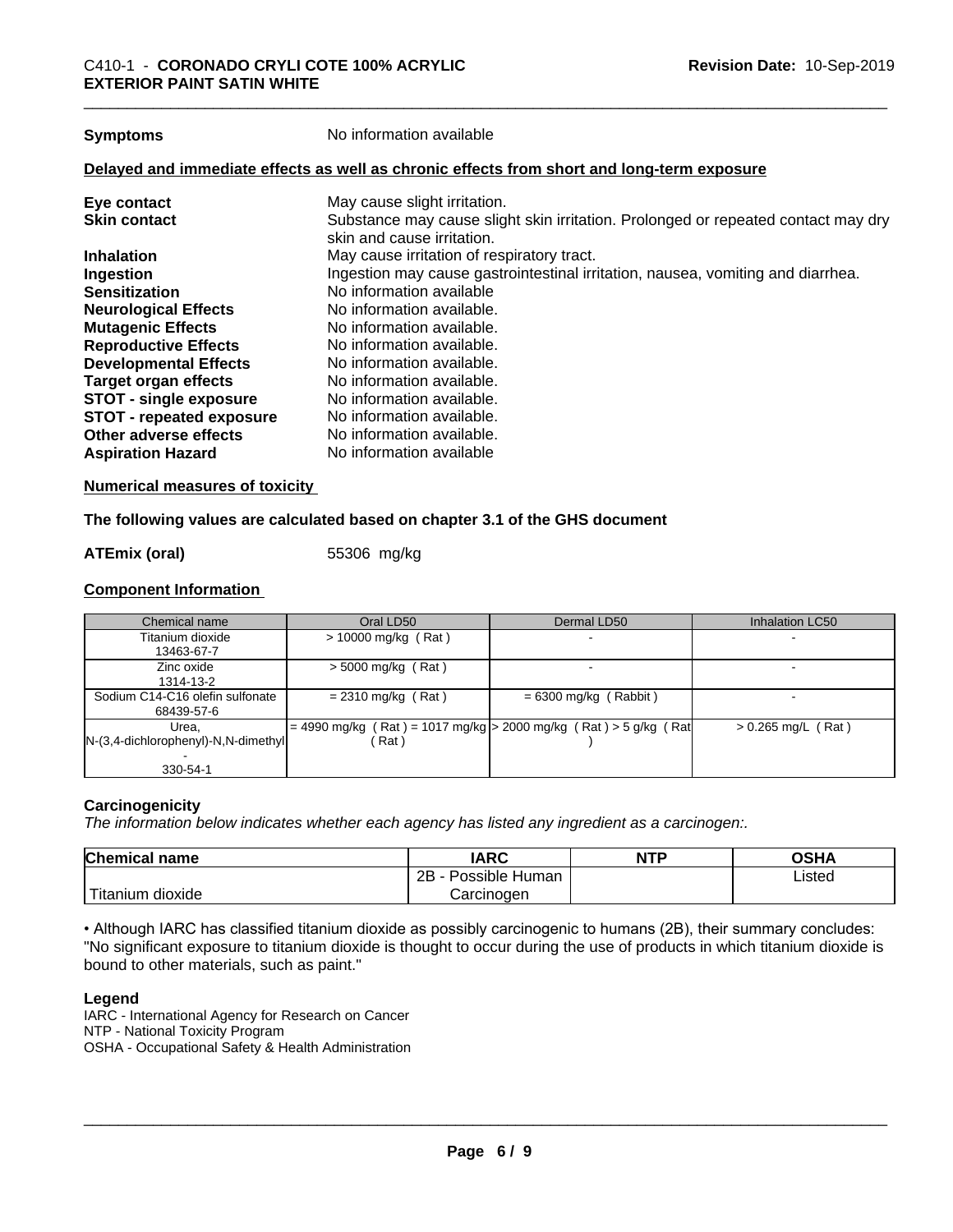# **12. ECOLOGICAL INFORMATION**

#### **Ecotoxicity Effects**

The environmental impact of this product has not been fully investigated.

#### **Product Information**

#### **Acute Toxicity to Fish**

No information available

#### **Acute Toxicity to Aquatic Invertebrates**

No information available

#### **Acute Toxicity to Aquatic Plants**

No information available

#### **Persistence / Degradability**

No information available.

#### **Bioaccumulation**

There is no data for this product.

#### **Mobility in Environmental Media**

No information available.

#### **Ozone**

No information available

#### **Component Information**

#### **Acute Toxicity to Fish**

Titanium dioxide  $LC50:$  > 1000 mg/L (Fathead Minnow - 96 hr.) Urea, N-(3,4-dichlorophenyl)-N,N-dimethyl- LC50: 3.5 mg/L (Rainbow Trout - 96 hr.)

#### **Acute Toxicity to Aquatic Invertebrates** No information available

#### **Acute Toxicity to Aquatic Plants**

No information available

|--|

# **Waste Disposal Method** Dispose of in accordance with federal, state, and local regulations. Local requirements may vary, consult your sanitation department or state-designated environmental protection agency for more disposal options.

## **14. TRANSPORT INFORMATION**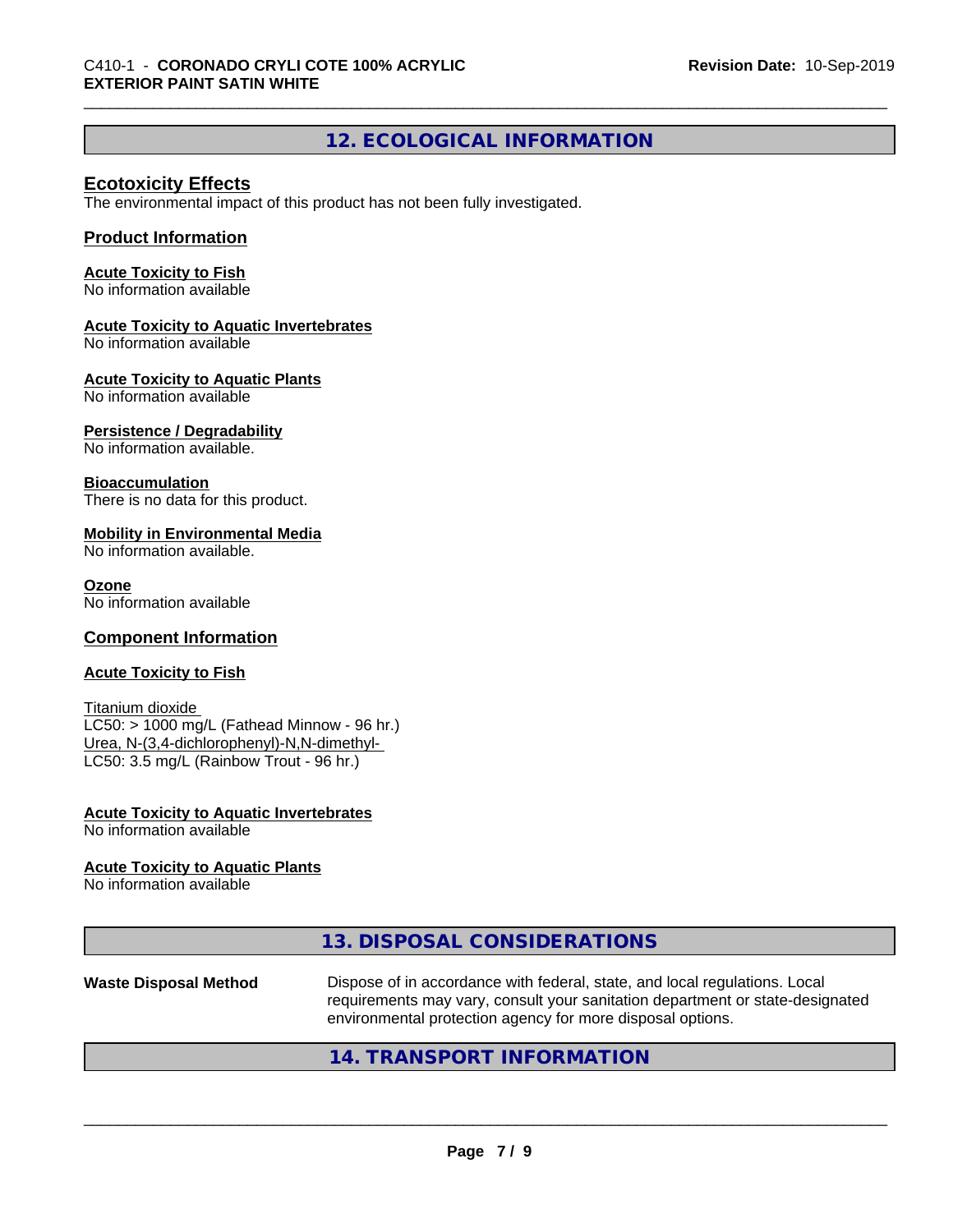| <b>DOT</b>         | Not regulated                     |  |
|--------------------|-----------------------------------|--|
| <b>ICAO / IATA</b> | Not regulated                     |  |
| <b>IMDG / IMO</b>  | Not regulated                     |  |
|                    | <b>15. REGULATORY INFORMATION</b> |  |

# **International Inventories**

| <b>TSCA: United States</b> | Yes - All components are listed or exempt. |
|----------------------------|--------------------------------------------|
| DSL: Canada                | Yes - All components are listed or exempt. |

### **Federal Regulations**

| SARA 311/312 hazardous categorization |     |  |
|---------------------------------------|-----|--|
| Acute health hazard                   | Nο  |  |
| Chronic Health Hazard                 | Yes |  |
| Fire hazard                           | Nο  |  |
| Sudden release of pressure hazard     | Nο  |  |
| Reactive Hazard                       | No  |  |

### **SARA 313**

Section 313 of Title III of the Superfund Amendments and Reauthorization Act of 1986 (SARA). This product contains a chemical or chemicals which are subject to the reporting requirements of the Act and Title 40 of the Code of Federal Regulations, Part 372:

| Chemical name | CAS No.  | Weight-% | <b>CERCLA/SARA 313</b><br>(de minimis concentration) |
|---------------|----------|----------|------------------------------------------------------|
| Zinc oxide    | 314-13-2 | - 5      |                                                      |

### **Clean Air Act,Section 112 Hazardous Air Pollutants (HAPs) (see 40 CFR 61)**

This product contains the following HAPs:

*None*

# **US State Regulations**

#### **California Proposition 65**

**A** WARNING: Cancer and Reproductive Harm– www.P65warnings.ca.gov

#### **State Right-to-Know**

| <b>Chemical name</b>               | ssachusetts<br>mas<br>$\sim$ | . Jersev<br><b>New</b> | ennsvlvania |
|------------------------------------|------------------------------|------------------------|-------------|
| . .<br>l itanium<br><b>dioxide</b> |                              |                        |             |
| .<br>Kaolin                        |                              |                        |             |